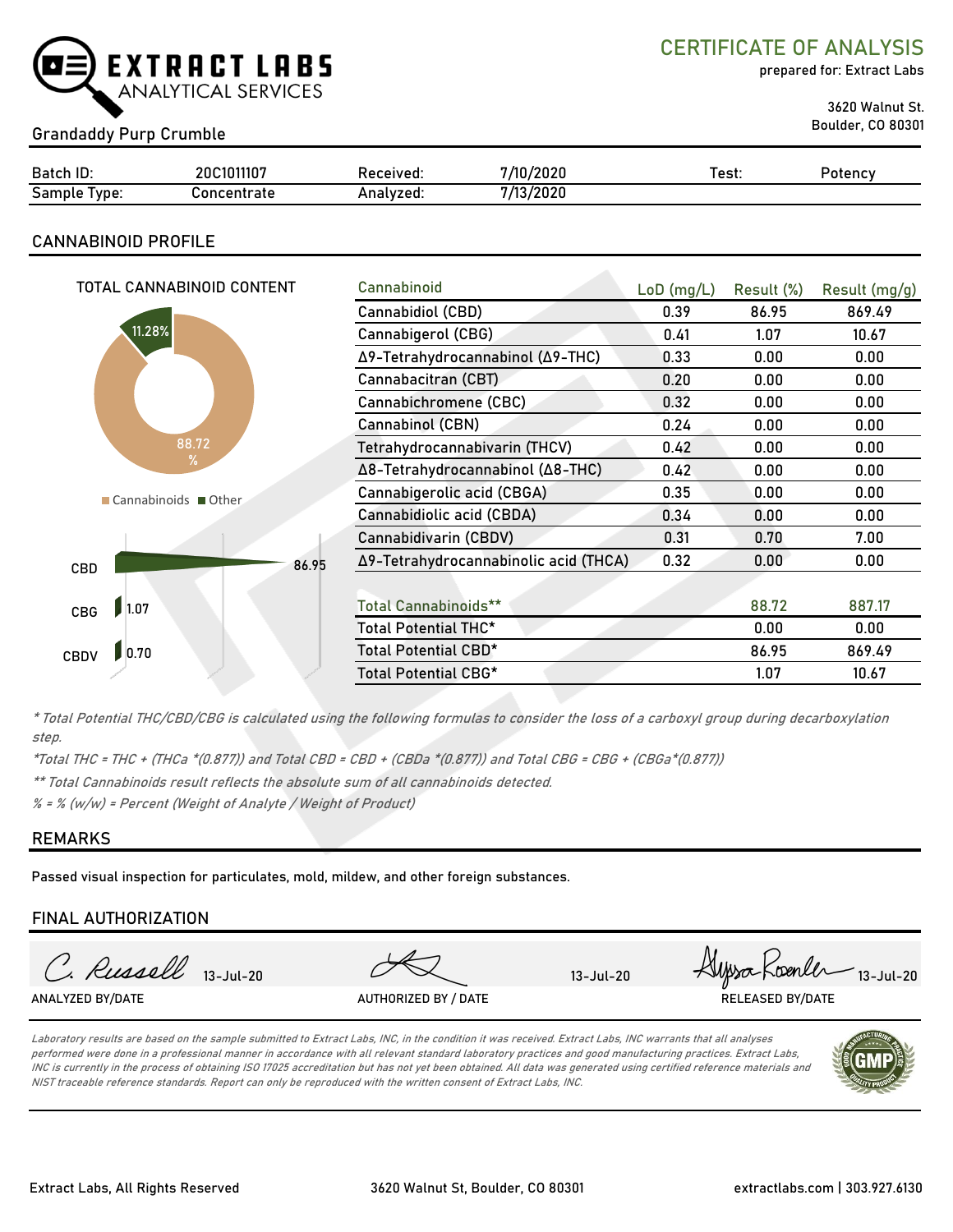

CERTIFICATE OF ANALYSIS

prepared for: Extract Labs

 3620 Walnut St. Boulder, CO 80301

## Granddaddy Purp Crumble

| Batch ID:        | 20C1011107  | Received: | /2020             | Test. | Solvents<br>Residual |
|------------------|-------------|-----------|-------------------|-------|----------------------|
| Sample<br>l vpe: | oncentrate; | Analvzed: | 4/2020<br>- /1 /. |       |                      |

### RESIDUAL SOLVENTS

| <b>SOLVENT</b>       | <b>REPORTABLE RANGE</b> | <b>RESULT (ppm)</b> |
|----------------------|-------------------------|---------------------|
| Acetone              | 100-1000                | 0.00                |
| Acetonitrile         | 100-1000                | 0.00                |
| Benzene              | $0.2 - 4$               | 0.00                |
| <b>Butanes</b>       | 100-1000                | 0.00                |
| Ethanol              | 100-1000                | 0.00                |
| <b>Ethyl Acetate</b> | 100-1000                | 0.00                |
| Heptane              | 100-1000                | 0.00                |
| <b>Hexanes</b>       | $6 - 120$               | 0.00                |
| Isopropyl Alcohol    | 100-1000                | 0.00                |
| Methanol             | 100-1000                | 0.00                |
| Pentane              | 100-1000                | 0.00                |
| Propane              | 100-1000                | 0.00                |
| Toluene              | $18 - 360$              | 0.00                |
| Xylenes              | 43-860                  | 0.00                |
|                      |                         |                     |

### REMARKS

Passed visual inspection for particulates, mold, mildew, and other foreign substances.

### FINAL AUTHORIZATION

A. Shannon 14-Jul-20 *Hypso* Koenler 14-Jul-20 ANALYZED BY/DATE AUTHORIZED BY / DATE AUTHORIZED BY / DATE RELEASED BY/DATE

Laboratory results are based on the sample submitted to Extract Labs, INC, in the condition it was received. Extract Labs, INC warrants that all analyses performed were done in a professional manner in accordance with all relevant standard laboratory practices and good manufacturing practices. Extract Labs, INC is currently in the process of obtaining ISO 17025 accreditation but has not yet been obtained. All data was generated using certified reference materials and NIST traceable reference standards. Report can only be reproduced with the written consent of Extract Labs, INC.